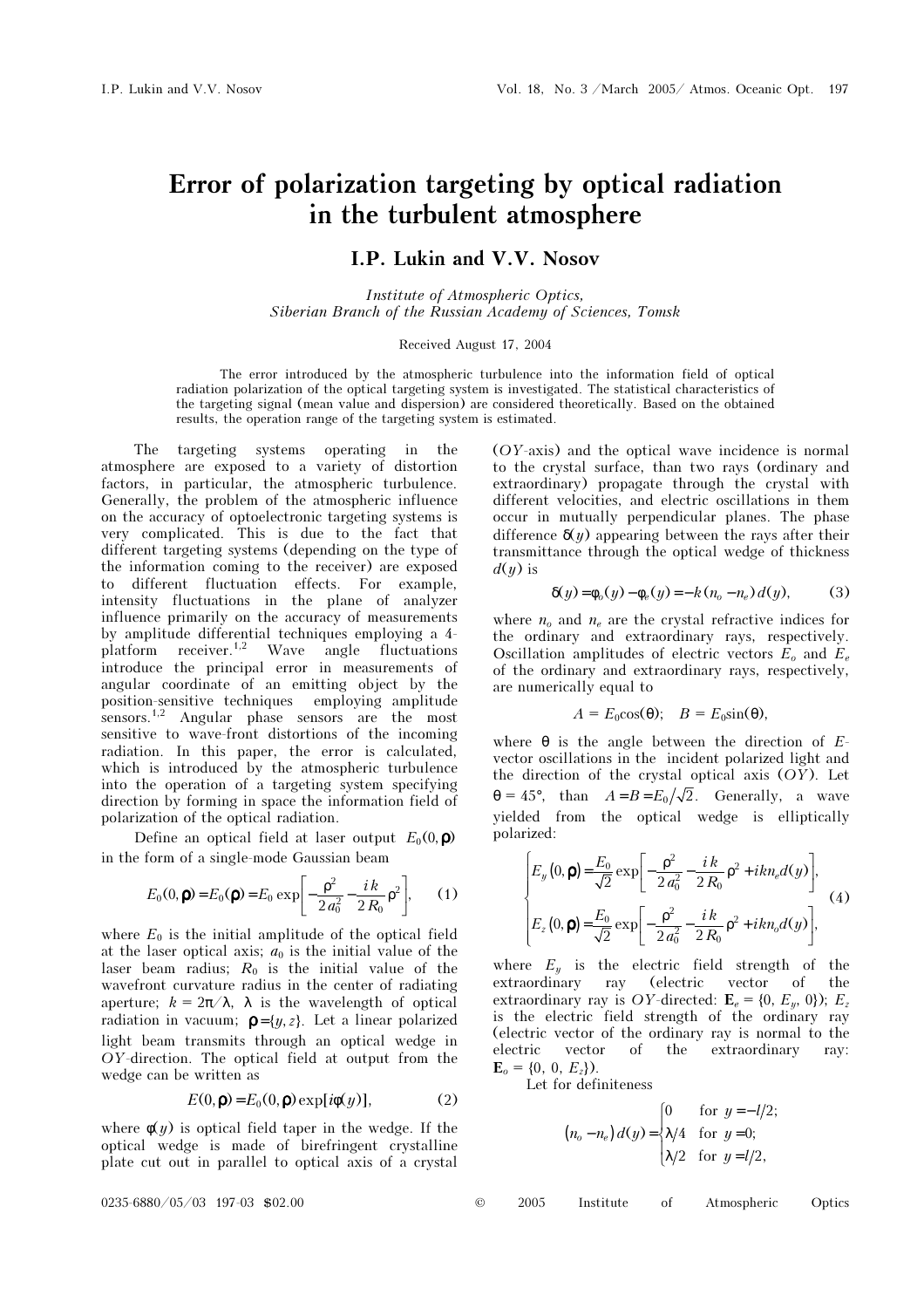where  $l$  is the length of the optical wedge in the  $OY$ direction, i.e.,

$$
(n_o - n_e) d(y) = \frac{\lambda}{4} + \frac{\lambda}{2l} y
$$

at  $y \in [-l/2, l/2]$ . Hence, the optical wave has a circular polarization at the optical axis of a targeting system (OX-axis,  $y = 0$ ), linear polarization at the boundaries of the information field  $y = \pm l/2$ , and elliptical polarization at intermediate values of y.

Waves yielded from the optical wedge (4) propagate in the atmosphere in different directions, diverging increasingly in space, due to different initial slopes of wavefronts, which can cause a degradation of the information field structure at a point of radiation reception. To avoid this, it is necessary to transmit radiation through a system of formation of optical signals, which shifts optical beams with different directions of polarization vectors relative to each other. The shift must be such that the spaced ordinary and extraordinary rays converge at the observation point (or become close to the convergence). Under these conditions, the optical field at the outlet from the forming system can be written as

$$
\begin{cases}\nE_y(0, \mathbf{p}) = \frac{E_0}{\sqrt{2}} \exp\left[-\frac{(y-y_e)^2}{2a_0^2} - \frac{ik}{2R_0}(y-y_e)^2 - \frac{z^2}{2a_0^2} - \frac{ik}{2R_0}z^2 + ikn_e d(y)\right], \\
E_z(0, \mathbf{p}) = \frac{E_0}{\sqrt{2}} \exp\left[-\frac{(y-y_o)^2}{2a_0^2} - \frac{ik}{2R_0}(y-y_o)^2 - \frac{z^2}{2a_0^2} - \frac{ik}{2R_0}z^2 + ikn_o d(y)\right],\n\end{cases} (5)
$$

where  $y_e$  and  $y_o$  are the centroids of beams of the extraordinary and ordinary rays at the output from the system.

Consider the optical radiation field in the turbulent atmosphere at the distance  $x$  from the system of formation of optical signals. According to Ref. 3, it can be written as

$$
\begin{cases}\nE_y(x,\mathbf{p}) = \frac{1}{\sqrt{2}} E_e(x,\mathbf{p}) \exp[i kx + i k n_e d(y)], \\
E_z(x,\mathbf{p}) = \frac{1}{\sqrt{2}} E_o(x,\mathbf{p}) \exp[i kx + i k n_e d(y)],\n\end{cases}
$$
\n(6)

where

$$
E_{\ell}(x, \mathbf{p}) = E_{0\ell}(x, \mathbf{p}) \exp[\chi_{\ell}(x, \mathbf{p}) + iS_{\ell}(x, \mathbf{p})];
$$
  

$$
\ell = 0 \text{ or } \ell.
$$

Here  $E_{0\ell}(x, \mathbf{p})$  is the field at the point  $\{x, \mathbf{p}\}\$ produced by a source through a homogeneous medium;  $\chi_{\ell}(x, \mathbf{p})$  and  $S_{\ell}(x, \mathbf{p})$  are, respectively, fluctuations of the logarithm of amplitude and optical wave phase.

Optical radiation is detected with two point square receivers reacting to mutually perpendicular values of polarization. Generally, polarization directions of receivers do not coincide with directions of polarization vectors of optical wave. With regard to location of receivers at different points  $\mathbf{p}_1 = \{y_1, z_1\}$ and  $\mathbf{p}_2 = \{y_2, z_2\}$ , the photocurrents of the receivers can be written in the following form<sup>4</sup>:

$$
\begin{cases} \n\mathbf{u}_1 = \mathbf{\eta}_1 \, E_{\perp}(x, \mathbf{\rho}_1) \, E_{\perp}^*(x, \mathbf{\rho}_1), \\ \n\mathbf{u}_2 = \mathbf{\eta}_2 \, E_{\parallel}(x, \mathbf{\rho}_2) \, E_{\parallel}^*(x, \mathbf{\rho}_2), \n\end{cases} \tag{7}
$$

where  $\eta_1$  and  $\eta_2$  are quantum efficiencies of the receivers;

$$
E_{\perp}(x, \mathbf{p}_1) = E_y(x, \mathbf{p}_1) \cos(\psi) - E_z(x, \mathbf{p}_1) \sin(\psi);
$$
  

$$
E_{\parallel}(x, \mathbf{p}_2) = E_y(x, \mathbf{p}_2) \sin(\psi) + E_z(x, \mathbf{p}_2) \cos(\psi);
$$

ψ is the angle between the polarization vectors of receivers  $(E_1, E_2)$  and of optical wave  $(E_u, E_z)$ .

The value of targeting signal ι can be found as a ratio of difference between the photocurrents of two receivers to their sum:

$$
t = \frac{t_2 - t_1}{t_1 + t_2}.
$$
 (8)

Since the receivers can be arranged right up to each other  $(\mathbf{p}_1 \rightarrow \mathbf{p}_2)$ , than  $d(y_1) \equiv d(y_2)$ ,  $S_o(x, \mathbf{p}_1) - S_o(x, \mathbf{p}_2) \rightarrow 0$  and  $S_e(x, \mathbf{p}_1) - S_e(x, \mathbf{p}_2) \rightarrow 0$ . Taking into account a smallness of the difference  $|y_e - y_o|$ , we obtain for regions of weak fluctuations of the partial optical wave intensity<sup>3</sup>

$$
t \approx \frac{1}{4} \left\{ \exp\{i[S_o(x, \mathbf{p}_1) - S_e(x, \mathbf{p}_1)] + i k(n_o - n_e) d(y_1) \} + \exp\{-i[S_o(x, \mathbf{p}_1) - S_e(x, \mathbf{p}_1)] - i k (n_o - n_e) d(y_1) \} + \exp\{i[S_o(x, \mathbf{p}_2) - S_e(x, \mathbf{p}_2)] + i k(n_o - n_e) d(y_2) \} + \exp\{-i[S_o(x, \mathbf{p}_2) - S_e(x, \mathbf{p}_2)] - ik(n_o - n_e) d(y_2) \} \sin(2\psi). \tag{9}
$$

 (9) Since phase fluctuations of the optical wave propagating in the turbulent atmosphere are normally distributed with the mean close to zero,  $3,5$  then the mean value of the targeting signal ι (9) can be written as

$$
\langle 1 \rangle \approx \exp \left\{ -\frac{1}{2} \langle [S_o(x, \mathbf{p}) - S_e(x, \mathbf{p})]^2 \rangle \right\} \times
$$
  
 
$$
\times \cos[k(n_o - n_e) d(y)] \sin(2\psi), \tag{10}
$$

where  $\langle [S_o(x, \mathbf{p}) - S_e(x, \mathbf{p})]^2 \rangle = D_S(y_o, y_e)$  is the structure function of phase fluctuations of two Gaussian beams with the initial conditions (5). The structure function calculation by the method of smooth perturbations<sup>3,5</sup> shows that for  $|l_0| < |y_o - y_e| < L_0$ 

$$
D_S(y_o, y_e) \approx 2 \alpha(\mu, \Omega_0) \left(\frac{|y_o - y_e|}{\rho_0}\right)^{5/3},\qquad (11)
$$